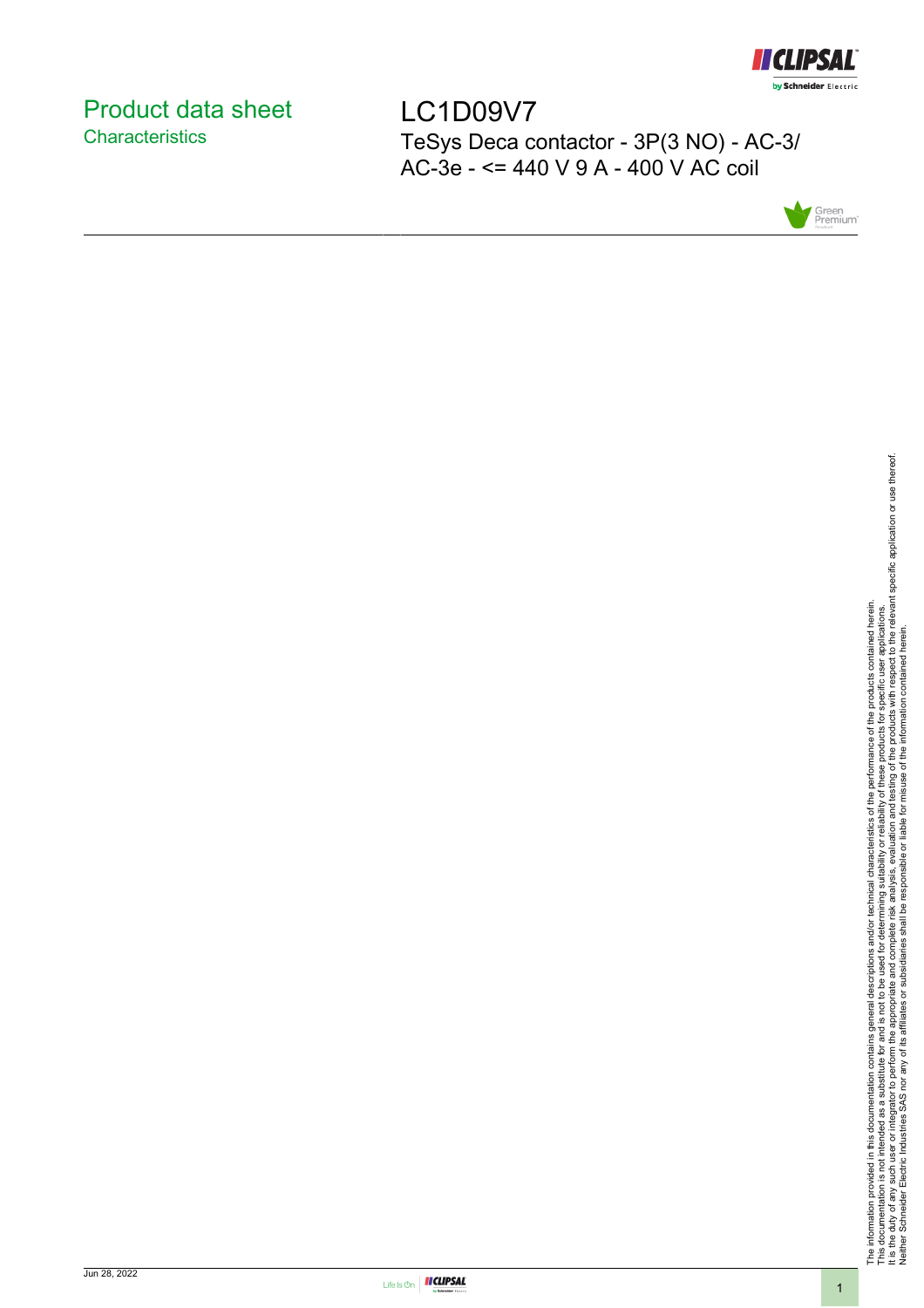

| Main                                           |                                                                                                                                                                                                                                                                                                                                                                                                                                                     |
|------------------------------------------------|-----------------------------------------------------------------------------------------------------------------------------------------------------------------------------------------------------------------------------------------------------------------------------------------------------------------------------------------------------------------------------------------------------------------------------------------------------|
| Range                                          | TeSys<br><b>TeSys Deca</b>                                                                                                                                                                                                                                                                                                                                                                                                                          |
| Product name                                   | TeSys D<br><b>TeSys Deca</b>                                                                                                                                                                                                                                                                                                                                                                                                                        |
| Product or component<br>type                   | Contactor                                                                                                                                                                                                                                                                                                                                                                                                                                           |
| Device short name                              | LC <sub>1</sub> D                                                                                                                                                                                                                                                                                                                                                                                                                                   |
| Contactor application                          | Motor control<br>Resistive load                                                                                                                                                                                                                                                                                                                                                                                                                     |
| Utilisation category                           | $AC-4$<br>$AC-3$<br>$AC-1$<br>AC-3e                                                                                                                                                                                                                                                                                                                                                                                                                 |
| Poles description                              | 3P                                                                                                                                                                                                                                                                                                                                                                                                                                                  |
| Power pole contact<br>composition              | 3 NO                                                                                                                                                                                                                                                                                                                                                                                                                                                |
| [Ue] rated operational<br>voltage              | Power circuit: <= 690 V AC 25400 Hz<br>Power circuit: <= 300 V DC                                                                                                                                                                                                                                                                                                                                                                                   |
| [le] rated operational<br>current              | 9 A (at <60 °C) at <= 440 V AC AC-3 for power<br>circuit<br>25 A (at <60 °C) at <= 440 V AC AC-1 for power<br>circuit<br>9 A (at <60 $^{\circ}$ C) at <= 440 V AC AC-3e for power<br>circuit                                                                                                                                                                                                                                                        |
| Motor power kW                                 | 2.2 KW at 220230 V AC 50/60 Hz (AC-3)<br>4 KW at 380400 V AC 50/60 Hz (AC-3)<br>4 KW at 415440 V AC 50/60 Hz (AC-3)<br>5.5 KW at 500 V AC 50/60 Hz (AC-3)<br>5.5 KW at 660690 V AC 50/60 Hz (AC-3)<br>2.2 KW at 400 V AC 50/60 Hz (AC-4)<br>2.2 KW at 220230 V AC 50/60 Hz (AC-3e)<br>4 KW at 380400 V AC 50/60 Hz (AC-3e)<br>4 KW at 415440 V AC 50/60 Hz (AC-3e)<br>5.5 KW at 500 V AC 50/60 Hz (AC-3e)<br>5.5 kW at 660690 V AC 50/60 Hz (AC-3e) |
| Motor power HP (UL /<br>CSA)                   | 1 Hp at 230/240 V AC 50/60 Hz for 1 phase motors<br>2 Hp at 200/208 V AC 50/60 Hz for 3 phases motors<br>2 Hp at 230/240 V AC 50/60 Hz for 3 phases motors<br>5 Hp at 460/480 V AC 50/60 Hz for 3 phases motors<br>7.5 Hp at 575/600 V AC 50/60 Hz for 3 phases<br>motors<br>0.33 hp at 115 V AC 50/60 Hz for 1 phase motors                                                                                                                        |
| Control circuit type                           | AC at 50/60 Hz                                                                                                                                                                                                                                                                                                                                                                                                                                      |
| [Uc] control circuit<br>voltage                | 400 V AC 50/60 Hz                                                                                                                                                                                                                                                                                                                                                                                                                                   |
| Auxiliary contact<br>composition               | 1 NO + 1 NC                                                                                                                                                                                                                                                                                                                                                                                                                                         |
| [Uimp] rated impulse<br>withstand voltage      | 6 kV conforming to IEC 60947                                                                                                                                                                                                                                                                                                                                                                                                                        |
| Overvoltage category                           | Ш                                                                                                                                                                                                                                                                                                                                                                                                                                                   |
| [Ith] conventional free<br>air thermal current | 25 A (at 60 °C) for power circuit<br>10 A (at 60 °C) for signalling circuit                                                                                                                                                                                                                                                                                                                                                                         |
| Irms rated making<br>capacity                  | 250 A at 440 V for power circuit conforming to IEC<br>60947<br>140 A AC for signalling circuit conforming to IEC<br>60947-5-1<br>250 A DC for signalling circuit conforming to IEC<br>60947-5-1                                                                                                                                                                                                                                                     |
| Rated breaking capacity                        | 250 A at 440 V for power circuit conforming to IEC<br>60947                                                                                                                                                                                                                                                                                                                                                                                         |
| [Icw] rated short-time<br>withstand current    | 105 A 40 °C - 10 s for power circuit<br>210 A 40 °C - 1 s for power circuit<br>30 A 40 °C - 10 min for power circuit<br>61 A 40 °C - 1 min for power circuit<br>100 A - 1 s for signalling circuit<br>120 A - 500 ms for signalling circuit<br>140 A - 100 ms for signalling circuit                                                                                                                                                                |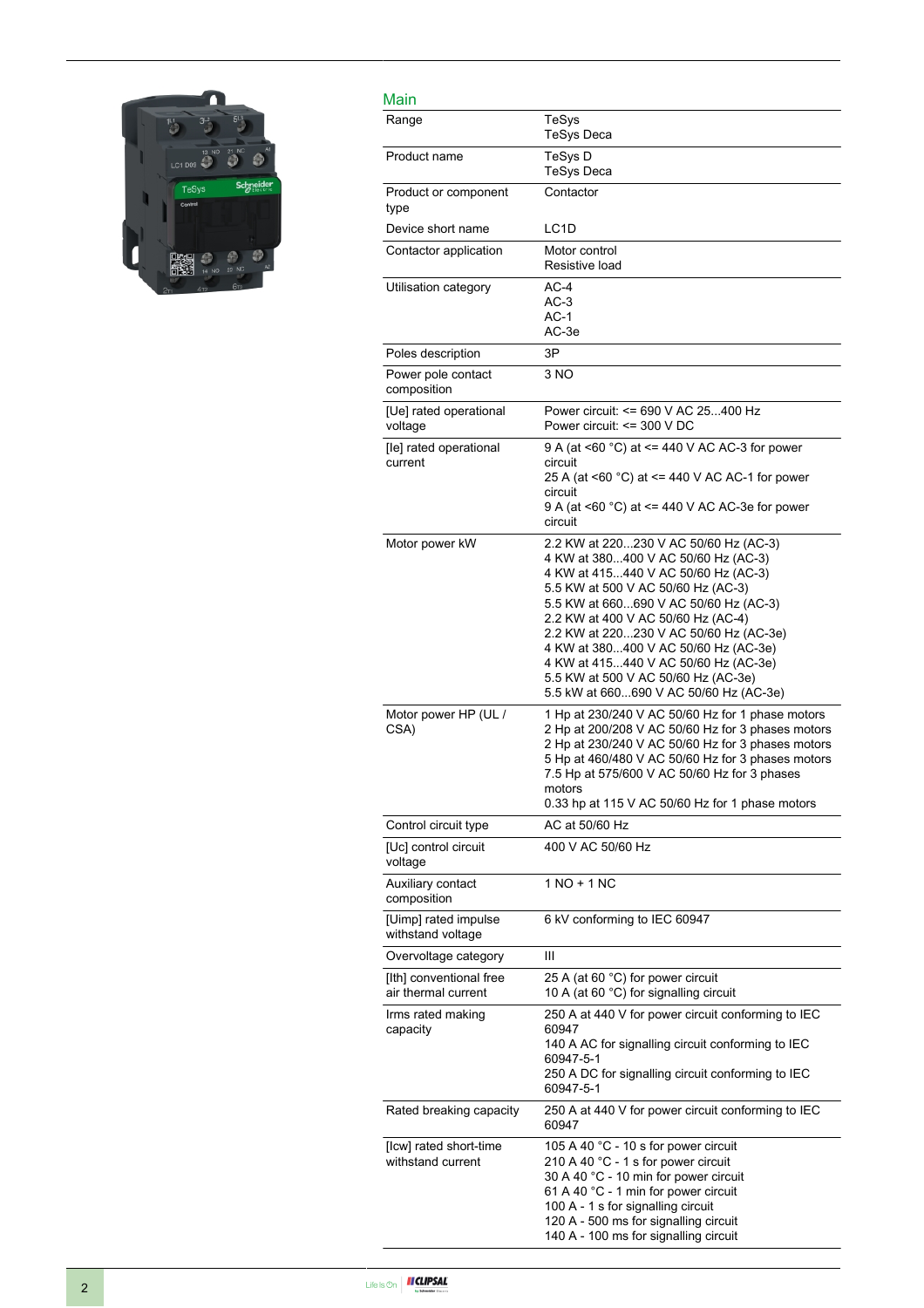| Associated fuse rating           | 10 A gG for signalling circuit conforming to IEC<br>60947-5-1<br>25 A gG at <= 690 V coordination type 1 for power<br>circuit<br>20 A gG at <= 690 V coordination type 2 for power<br>circuit                                                                                                                                                                                                                                                                                                                                                                                                                                                                                                                                                                                                                                                                                                                                                                                                                                                                                                                                                                                                                                                    |  |  |
|----------------------------------|--------------------------------------------------------------------------------------------------------------------------------------------------------------------------------------------------------------------------------------------------------------------------------------------------------------------------------------------------------------------------------------------------------------------------------------------------------------------------------------------------------------------------------------------------------------------------------------------------------------------------------------------------------------------------------------------------------------------------------------------------------------------------------------------------------------------------------------------------------------------------------------------------------------------------------------------------------------------------------------------------------------------------------------------------------------------------------------------------------------------------------------------------------------------------------------------------------------------------------------------------|--|--|
| Average impedance                | 2.5 mOhm - Ith 25 A 50 Hz for power circuit                                                                                                                                                                                                                                                                                                                                                                                                                                                                                                                                                                                                                                                                                                                                                                                                                                                                                                                                                                                                                                                                                                                                                                                                      |  |  |
| [Ui] rated insulation<br>voltage | Power circuit: 690 V conforming to IEC 60947-4-1<br>Power circuit: 600 V CSA certified<br>Power circuit: 600 V UL certified<br>Signalling circuit: 690 V conforming to IEC 60947-1<br>Signalling circuit: 600 V CSA certified<br>Signalling circuit: 600 V UL certified                                                                                                                                                                                                                                                                                                                                                                                                                                                                                                                                                                                                                                                                                                                                                                                                                                                                                                                                                                          |  |  |
| <b>Electrical durability</b>     | 0.6 Mcycles 25 A AC-1 at Ue <= 440 V<br>2 Mcycles 9 A AC-3 at Ue <= 440 V<br>2 Mcycles 9 A AC-3e at Ue <= 440 V                                                                                                                                                                                                                                                                                                                                                                                                                                                                                                                                                                                                                                                                                                                                                                                                                                                                                                                                                                                                                                                                                                                                  |  |  |
| Power dissipation per<br>pole    | 1.56 W AC-1<br>0.2 W AC-3<br>0.2 W AC-3e                                                                                                                                                                                                                                                                                                                                                                                                                                                                                                                                                                                                                                                                                                                                                                                                                                                                                                                                                                                                                                                                                                                                                                                                         |  |  |
| Front cover                      | With                                                                                                                                                                                                                                                                                                                                                                                                                                                                                                                                                                                                                                                                                                                                                                                                                                                                                                                                                                                                                                                                                                                                                                                                                                             |  |  |
| Mounting support                 | Rail<br>Plate                                                                                                                                                                                                                                                                                                                                                                                                                                                                                                                                                                                                                                                                                                                                                                                                                                                                                                                                                                                                                                                                                                                                                                                                                                    |  |  |
| Standards                        | CSA C22.2 No 14<br>EN 60947-4-1<br>EN 60947-5-1<br>IEC 60947-4-1<br>IEC 60947-5-1<br><b>UL 508</b><br>IEC 60335-1                                                                                                                                                                                                                                                                                                                                                                                                                                                                                                                                                                                                                                                                                                                                                                                                                                                                                                                                                                                                                                                                                                                                |  |  |
| Product certifications           | UL<br><b>RINA</b><br>GOST<br><b>BV</b><br><b>DNV</b><br>LROS (Lloyds register of shipping)<br>CCC<br>GL<br><b>CSA</b><br><b>UKCA</b>                                                                                                                                                                                                                                                                                                                                                                                                                                                                                                                                                                                                                                                                                                                                                                                                                                                                                                                                                                                                                                                                                                             |  |  |
| Connections - terminals          | Power circuit: screw clamp terminals 1 cable(s) 1<br>4 mm <sup>2</sup> flexible without cable end<br>Power circuit: screw clamp terminals 2 cable(s) 1<br>4 mm <sup>2</sup> flexible without cable end<br>Power circuit: screw clamp terminals 1 cable(s) 1<br>4 mm <sup>2</sup> flexible with cable end<br>Power circuit: screw clamp terminals 2 cable(s) 1<br>2.5 mm <sup>2</sup> flexible with cable end<br>Power circuit: screw clamp terminals 1 cable(s) 1<br>4 mm <sup>2</sup> solid without cable end<br>Power circuit: screw clamp terminals 2 cable(s) 1<br>4 mm <sup>2</sup> solid without cable end<br>Control circuit: screw clamp terminals 1 cable(s) 1<br>4 mm <sup>2</sup> flexible without cable end<br>Control circuit: screw clamp terminals 2 cable(s) 1<br>4 mm <sup>2</sup> flexible without cable end<br>Control circuit: screw clamp terminals 1 cable(s) 1<br>4 mm <sup>2</sup> flexible with cable end<br>Control circuit: screw clamp terminals 2 cable(s) 1<br>2.5 mm <sup>2</sup> flexible with cable end<br>Control circuit: screw clamp terminals 1 cable(s) 1<br>4 mm <sup>2</sup> solid without cable end<br>Control circuit: screw clamp terminals 2 cable(s) 1<br>4 mm <sup>2</sup> solid without cable end |  |  |
| <b>Tightening torque</b>         | Power circuit: 1.7 N.m - on screw clamp terminals -<br>with screwdriver flat $\varnothing$ 6 mm<br>Power circuit: 1.7 N.m - on screw clamp terminals -<br>with screwdriver Philips No 2<br>Control circuit: 1.7 N.m - on screw clamp terminals -<br>with screwdriver flat $\varnothing$ 6 mm<br>Control circuit: 1.7 N.m - on screw clamp terminals -<br>with screwdriver Philips No 2<br>Control circuit: 1.7 N.m - on screw clamp terminals -<br>with screwdriver pozidriv No 2<br>Power circuit: 2.5 N.m - on screw clamp terminals -<br>with screwdriver pozidriv No 2                                                                                                                                                                                                                                                                                                                                                                                                                                                                                                                                                                                                                                                                       |  |  |

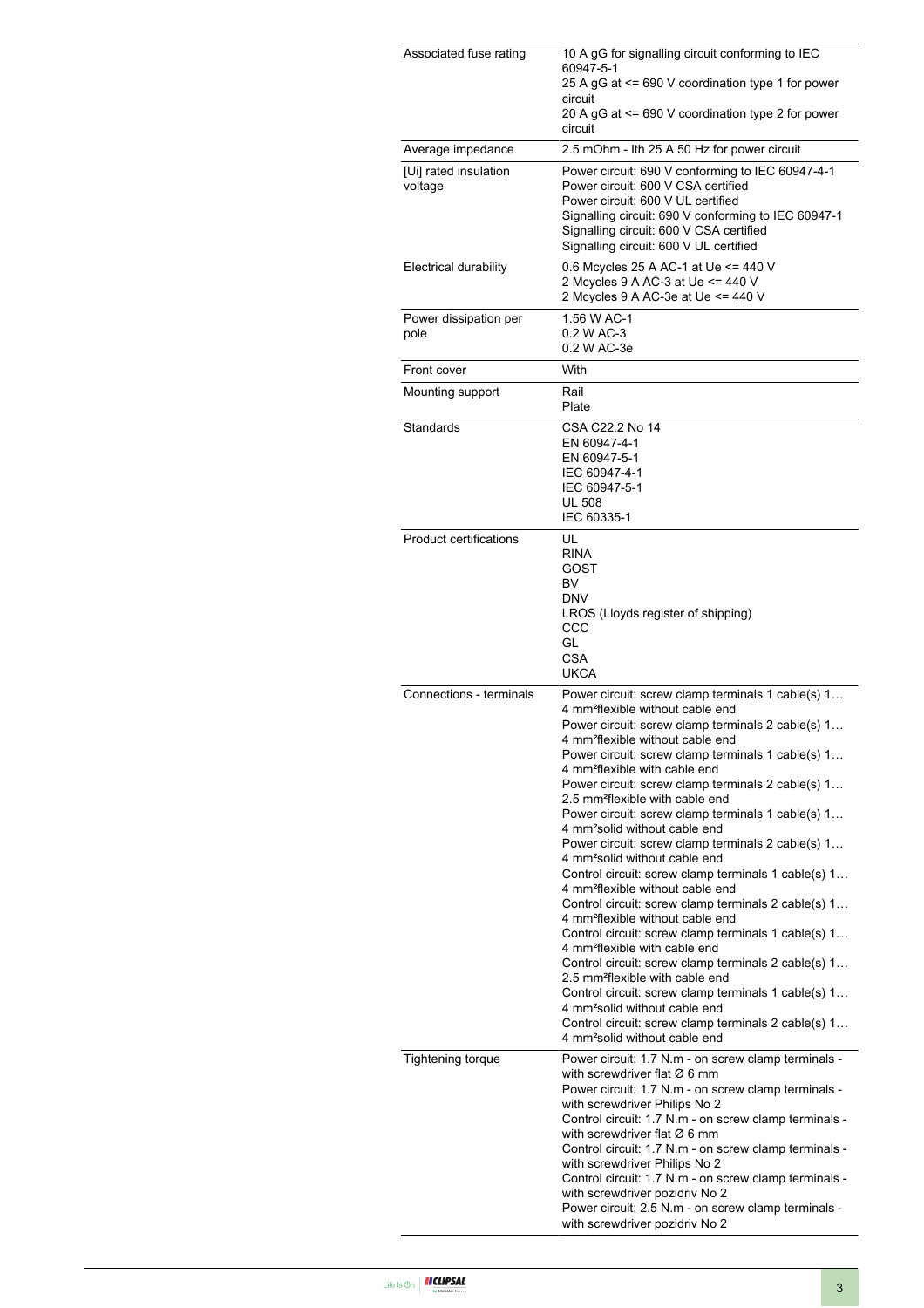| Operating time           | 1222 ms closing<br>419 ms opening                                                                                                                                          |
|--------------------------|----------------------------------------------------------------------------------------------------------------------------------------------------------------------------|
| Safety reliability level | B10d = 1369863 cycles contactor with nominal load<br>conforming to EN/ISO 13849-1<br>B10d = 20000000 cycles contactor with mechanical<br>load conforming to EN/ISO 13849-1 |
| Mechanical durability    | 15 Mcycles                                                                                                                                                                 |
| Maximum operating rate   | 3600 cyc/h 60 °C                                                                                                                                                           |

# **Complementary**

| Coil technology                 | Without built-in suppressor module                                                                                                                                                   |  |  |
|---------------------------------|--------------------------------------------------------------------------------------------------------------------------------------------------------------------------------------|--|--|
| Control circuit voltage limits  | 0.30.6 Uc (-4070 °C): drop-out AC 50/60 Hz<br>0.81.1 Uc (-4060 °C) operational AC 50 Hz<br>0.851.1 Uc (-4060 °C): operational AC 60 Hz<br>11.1 Uc (6070 °C): operational AC 50/60 Hz |  |  |
| Inrush power in VA              | 70 VA 60 Hz cos phi 0.75 (at 20 °C)<br>70 VA 50 Hz cos phi 0.75 (at 20 °C)                                                                                                           |  |  |
| Hold-in power consumption in VA | 7.5 VA 60 Hz cos phi 0.3 (at 20 °C)<br>7 VA 50 Hz cos phi 0.3 (at 20 °C)                                                                                                             |  |  |
| Heat dissipation                | 23 W at 50/60 Hz                                                                                                                                                                     |  |  |
| Auxiliary contacts type         | Type mechanically linked 1 NO + 1 NC conforming to IEC 60947-5-1<br>Type mirror contact 1 NC conforming to IEC 60947-4-1                                                             |  |  |
| Signalling circuit frequency    | 25400 Hz                                                                                                                                                                             |  |  |
| Minimum switching current       | 5 mA for signalling circuit                                                                                                                                                          |  |  |
| Minimum switching voltage       | 17 V for signalling circuit                                                                                                                                                          |  |  |
| Non-overlap time                | 1.5 Ms on de-energisation between NC and NO contact<br>1.5 ms on energisation between NC and NO contact                                                                              |  |  |
| Insulation resistance           | > 10 MOhm for signalling circuit                                                                                                                                                     |  |  |

#### Environment

| IP degree of protection               | IP20 front face conforming to IEC 60529                                                                                                                                      |  |
|---------------------------------------|------------------------------------------------------------------------------------------------------------------------------------------------------------------------------|--|
| Climatic withstand                    | Conforming to IACS E10<br>Conforming to IEC 60947-1 Annex Q category D                                                                                                       |  |
| Protective treatment                  | TH conforming to IEC 60068-2-30                                                                                                                                              |  |
| Pollution degree                      | 3                                                                                                                                                                            |  |
| Ambient air temperature for operation | $-4060 °C$<br>6070 °C with derating                                                                                                                                          |  |
| Ambient air temperature for storage   | $-6080 °C$                                                                                                                                                                   |  |
| Operating altitude                    | $03000$ m                                                                                                                                                                    |  |
| Fire resistance                       | 850 °C conforming to IEC 60695-2-1                                                                                                                                           |  |
| Mechanical robustness                 | Vibrations contactor open: 2 Gn, 5300 Hz<br>Vibrations contactor closed: 4 Gn, 5300 Hz<br>Shocks contactor open: 10 Gn for 11 ms<br>Shocks contactor closed: 15 Gn for 11 ms |  |
| Height                                | 77 mm                                                                                                                                                                        |  |
| Width                                 | 45 mm                                                                                                                                                                        |  |
| Depth                                 | 86 mm                                                                                                                                                                        |  |
| Net weight                            | $0.32$ kg                                                                                                                                                                    |  |

# Packing Units

| Unit Type of Package 1       | <b>PCE</b>        |
|------------------------------|-------------------|
| Number of Units in Package 1 |                   |
| Package 1 Weight             | 356.0 g           |
| Package 1 Height             | 5 cm              |
| Package 1 width              | 9.2 cm            |
| Package 1 Length             | $11.2 \text{ cm}$ |
| Unit Type of Package 2       | P06               |
| Number of Units in Package 2 | 160               |
| Package 2 Weight             | 67.98 kg          |
| Package 2 Height             | 77 cm             |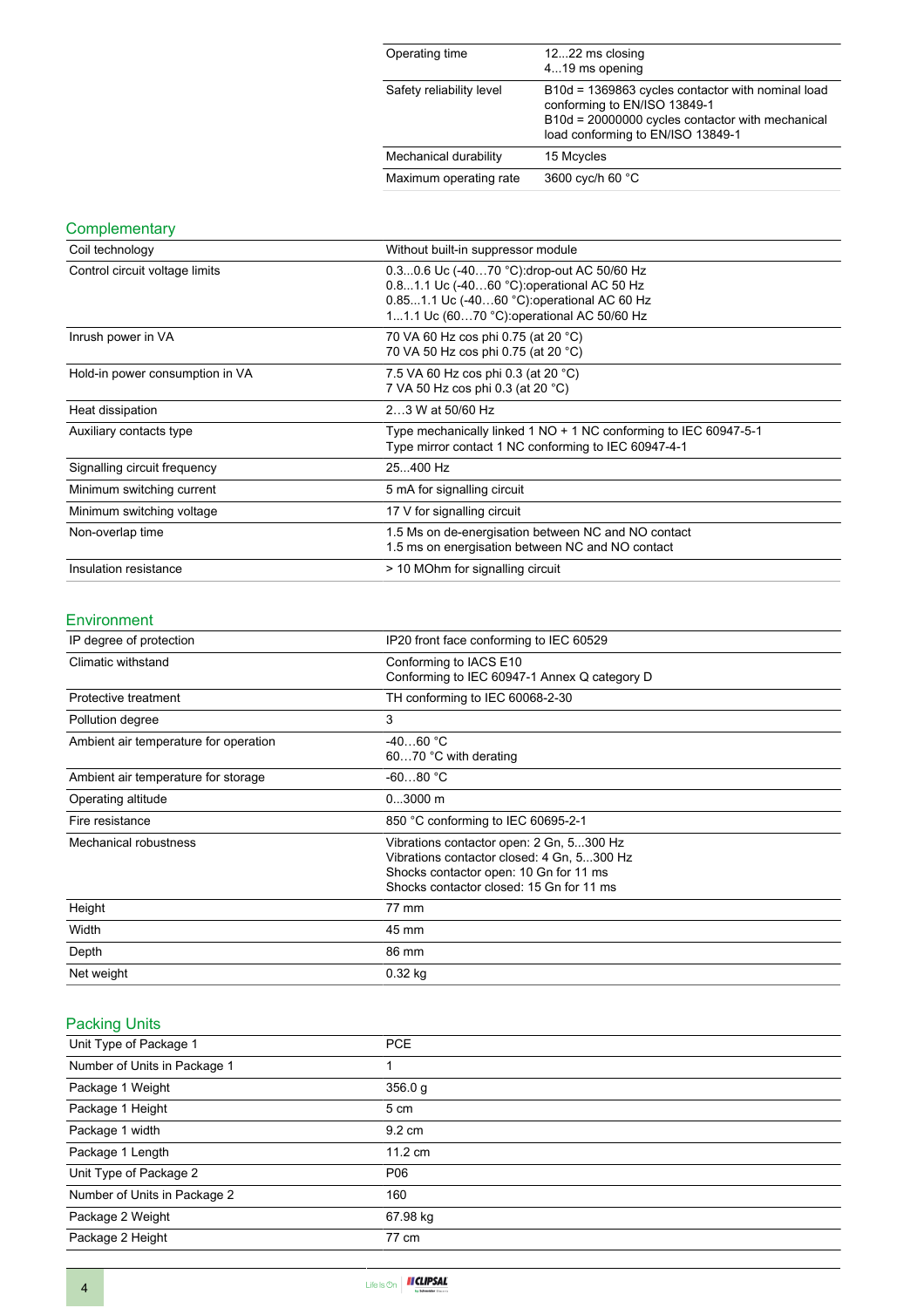| Package 2 width              | 80 cm           |
|------------------------------|-----------------|
| Package 2 Length             | 60 cm           |
| Unit Type of Package 3       | S <sub>02</sub> |
| Number of Units in Package 3 | 20              |
| Package 3 Weight             | 7.435 kg        |
| Package 3 Height             | $15 \text{ cm}$ |
| Package 3 width              | 30 cm           |
| Package 3 Length             | 40 cm           |

# Offer Sustainability

| Sustainable offer status        | Green Premium product                                                                                                          |  |  |
|---------------------------------|--------------------------------------------------------------------------------------------------------------------------------|--|--|
| <b>REACh Regulation</b>         | <b>E</b> REACh Declaration                                                                                                     |  |  |
| REACh free of SVHC              | Yes                                                                                                                            |  |  |
| <b>EU RoHS Directive</b>        | Compliant <b>E</b> EU RoHS Declaration                                                                                         |  |  |
| Toxic heavy metal free          | Yes                                                                                                                            |  |  |
| Mercury free                    | Yes                                                                                                                            |  |  |
| RoHS exemption information      | <b>E</b> Yes                                                                                                                   |  |  |
| China RoHS Regulation           | China RoHS Declaration                                                                                                         |  |  |
| <b>Environmental Disclosure</b> | Product Environmental Profile                                                                                                  |  |  |
| <b>Circularity Profile</b>      | End Of Life Information                                                                                                        |  |  |
| <b>WEEE</b>                     | The product must be disposed on European Union markets following specific<br>waste collection and never end up in rubbish bins |  |  |
| <b>PVC</b> free                 | Yes                                                                                                                            |  |  |
|                                 |                                                                                                                                |  |  |

### Contractual warranty

Warranty 18 months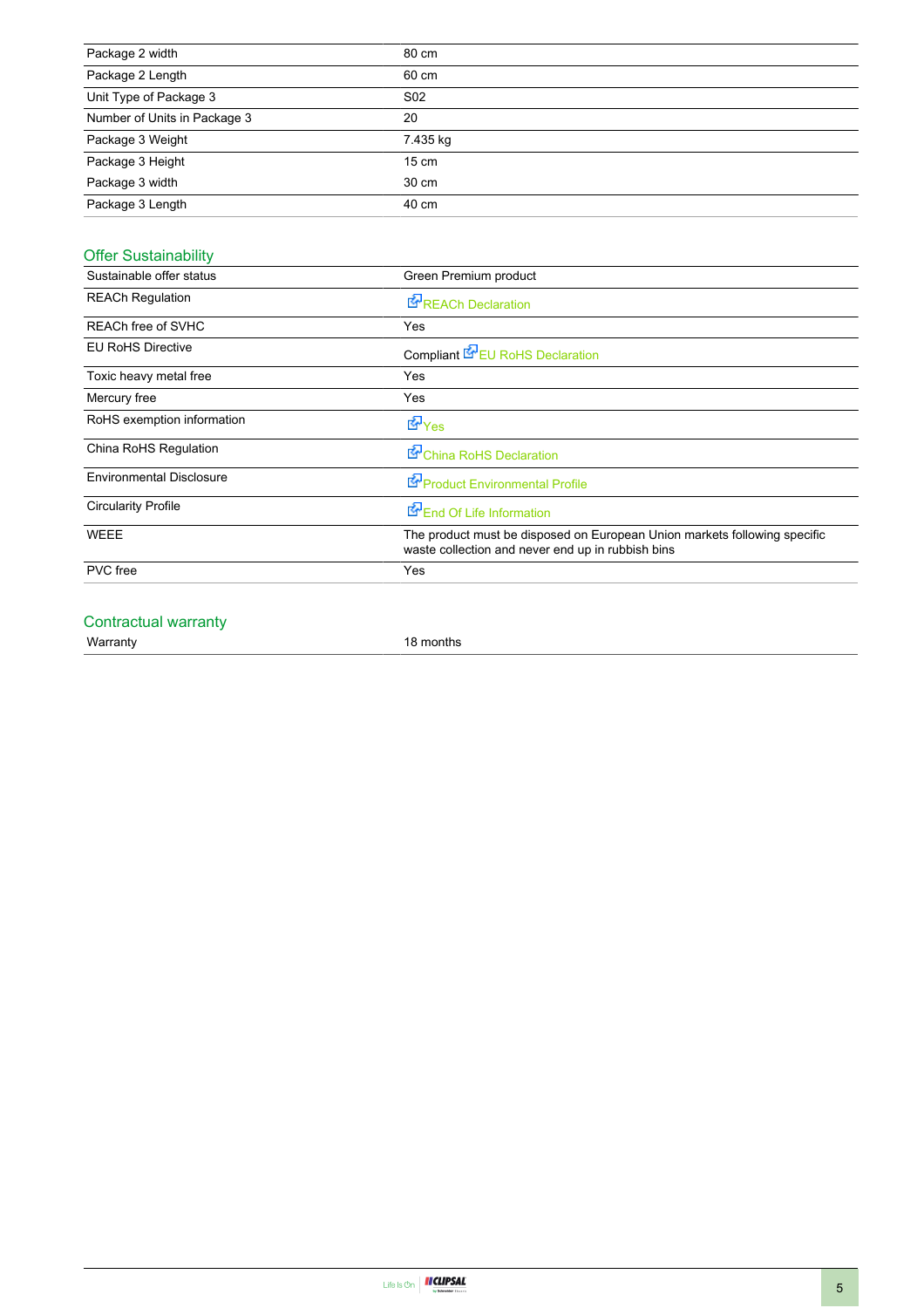Product data sheet Dimensions Drawings

# LC1D09V7

# Dimensions



(1) Including LAD 4BB<br>(2) Minimum electrical

Minimum electrical clearance

| LC1                                            |                                   | D09D18      | D093D123             | D099D129 |
|------------------------------------------------|-----------------------------------|-------------|----------------------|----------|
| $\sf b$                                        | without add-on blocks             | 77          | 99                   | 80       |
| b1                                             | with LAD 4BB                      | 94          | 107                  | 95.5     |
| with LA4<br>$D \bullet 2$                      | $110^{(1)}$                       | $123^{(1)}$ | $111.5^{(1)}$        |          |
| with LA4<br>DF, DT                             | $119^{(1)}$                       | $132^{(1)}$ | 120.5 <sup>(1)</sup> |          |
| with LA4<br>DW, DL                             | $126^{(1)}$                       | $139^{(1)}$ | $127.5^{(1)}$        |          |
| $\mathbf c$                                    | without cover or add-on blocks    | 84          | 84                   | 84       |
| with<br>cover,<br>without<br>add-on<br>blocks  | 86                                | 86          | 86                   |          |
| c1                                             | with LAD N or C (2 or 4 contacts) | 117         | 117                  | 117      |
| c2                                             | with LA6 DK10, LAD 6K10           | 129         | 129                  | 129      |
| c3                                             | with LAD T, R, S                  | 137         | 137                  | 137      |
| with LAD<br>T, R,<br>S and<br>sealing<br>cover | 141                               | 141         | 141                  |          |
| (1)                                            | Including LAD 4BB.                |             |                      |          |